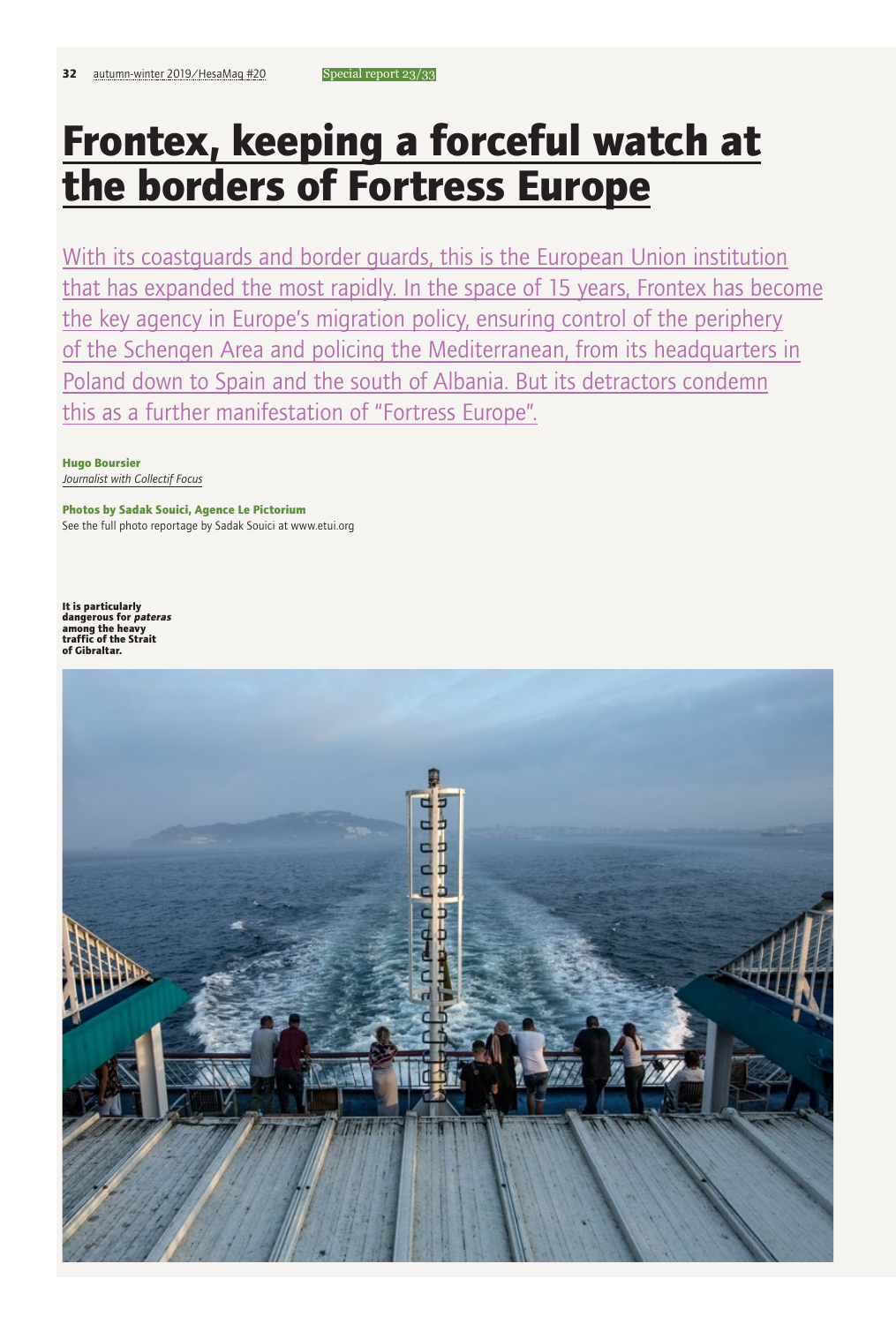The two elderly people waiting by the roadside suddenly vanish, swallowed up by the thick cloud of dust that whirls up behind the passing patrol. Bringing up the rear in the convoy of three vehicles travelling along the bumpy road in the little Albanian village near Kapshticë, on the border with Greece, Dominik has no choice but to wind up the window, to avoid getting the dark leather seats of his rugged 4x4 coated in a beige film. The 29-year-old German wants to keep everything clean. Just two weeks into his mission in this Balkan country, he has been using this Land Rover for work every day. It is a very special "Discovery" model. On the blue emblem superimposed on the metallic grey of the vehicle's bodywork is the wording: "European Border and Coast Guard Agency".

Since 22 May 2019, the European Union (EU) Member States have allowed Frontex to deploy 50 border guards in the "Land of Eagles", split between Kapshticë and Gjirokastër, the other border post further south. This is unlike any other mission in the history of the agency: for the first time, it is taking place in a non-EU country. When it was created in 2004, Frontex was only responsible for coordinating the integrated management of Europe's external frontiers. Now it is carrying out wide-ranging operations in several European countries and in the Mediterranean. For Fabrice Leggeri, Frontex Executive Director, this "important stage" makes it possible, under the agreement signed with the Albanian government in October 2018, to "combat irregular migration and, in particular, put a stop to the wild fluctuations in migration flows". The aim is to avoid a repeat of the 2015 tal, there are 12 nationalities represented by



episode, when more than 120 000 men and women crossed the region via the "Balkan route", often wrong-footing national control bodies.

"Frontex helps us find out who's crossing the border. In conjunction with the local authorities, it keeps logs, takes fingerprints and fills out forms that help identify people-smugglers, so they can be arrested," explains Izabella Wiewior, one of the organisation's spokespeople, from the back seat of the Land Rover. She adds that "2 310 migrants" have been intercepted by the surveillance patrols since the start of the mission. In to-

**Border guards Jan and Christian intercepted 22 migrants earlier in the week.** 

those supporting the Albanian police under the aegis of Frontex. Back home in Germany, Dominik belongs to the federal police, following a stint with the riot control police. Here in Albania, he may not be fitted with body armour or a shield to protect against violent demonstrators, but he does carry a revolver, a truncheon, a pair of handcuffs and a flashlight. And he pairs the European agency's familiar blue armband with a bullet-proof vest. "Frontex is much more interesting: you get to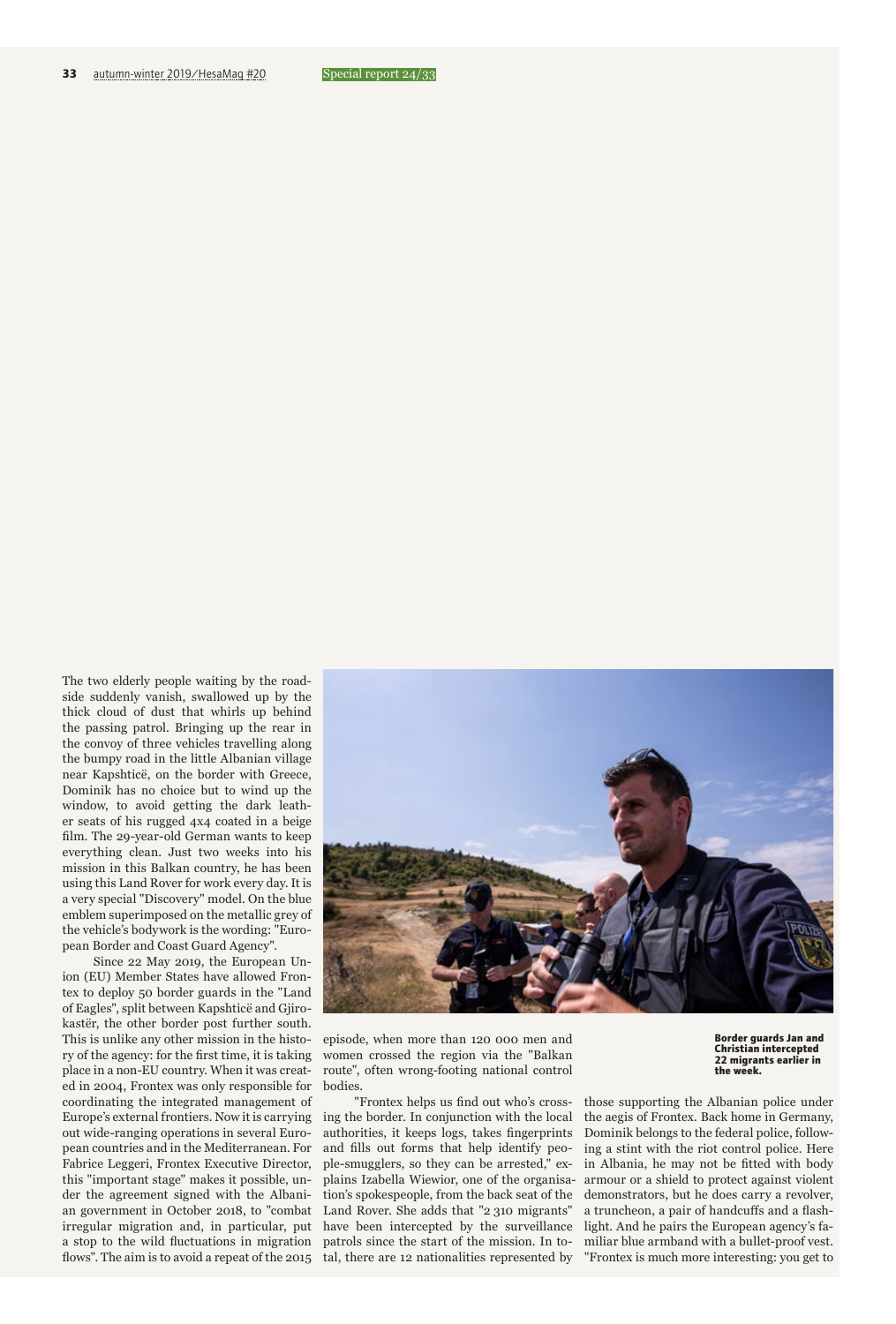

"The agency reflects a Europe that is becoming bogged down in an increasingly securitycentred rationale."

**In Albania, citizens are often requested to gather information on people smugglers.**

travel around Europe, share experiences and so on. It's my seventh mission, but my first time in Albania," he recounts, not forgetting to flash a broad smile to the Frontex representative in the rear-view mirror. Izabella, the arbitrator of what may and may not be divulged, regularly gets involved in the conversation, particularly when it comes to describing the frontier guards' day-to-day dealings with migrants. One of the agency's activities is to "interview" certain migrants to obtain information on the networks of people-smugglers. According to Caroline Intrand, codirector of the Belgian non-profit CIRÉ (Coordination et initiatives pour réfugiés et étrangers), this is when "the lack of a legal framework and any transparency, and the poorly defined nature of the objectives and use of data collected" becomes apparent: "There is no particular procedure guaranteeing respect for the physical or moral integrity of the people who are intercepted."

## **Turning a blind eye to abuse**

In August 2019, the agency found itself in the spotlight following a joint publication by the German investigative journalism site *Correctiv*, the British newspaper *The Guardian* and the German channel ARD. On the basis of "hundreds of internal documents", the investigation revealed that Frontex had turned recorded. "When there are a lot of families,

a blind eye to the mistreatment by local officials of asylum seekers in Bulgaria, Hungary and Greece. These revelations cast a shadow over the impressive rise of the agency, which could have a budget of more than 11 billion euros by 2027, compared with the few tens of millions it had at its inception. "While the agency can suspend an officer deployed by Frontex, it does not have the authority over the national border police forces," responded Frontex in a news release.

Leaning against their two cars, 31-yearold Christian and 42-year-old Jan are rather reticent in describing how they themselves intercept refugees. The two Germans are working together on this early September afternoon. They are patrolling with Mario, a 28-year-old Albanian policeman. Jan speaks last and is rather serious. The last time he arrested migrants was just two days ago. Twenty-two of them got picked up by the authorities. "The families don't run away. When you find them, they stay together. Often, they're from Iraq. The men on their own are always Algerians or Moroccans – that lot, as soon as you see them, they run away. Then we catch up with them and detain them," he says, but doesn't let on whether he uses handcuffs on those who offer most resistance. Once they have been rounded up, the border guards call the Albanian police to take the asylum seekers to a centre, where their identity is

the women and babies go first. That happened about a month ago." It is difficult to establish how long people stay at this centre under supervision, and in what conditions. They are then sent to Tirana, the Albanian capital, or Babrru, which has the country's only centre for asylum seekers. The daytime patrol finishes its last circuit at eight o'clock in the evening and is then joined by a different team.

Night falls on the valleys of Kapshticë. Except at the border post, street lights are rare in the nearby villages. A little earlier in the day, when the sun was chasing away every inch of shade, we met a shepherd, whose daily rounds were interrupted by the Frontex agents. When asked "Have you seen any migrants going by?", the old man had seemed embarrassed to reply in front of the authorities and the journalists. Lowering his head, his eyes almost invisible under his broadbrimmed beige hat, he whispered: "There's no one by day. But night-time is a different matter…" These more frequent arrivals are confirmed by Anton and Pavel, two Czech border guards on a mission for the European agency. From 8 p.m. until the small hours, along with another team, they scan the hills using a thermal camera mounted on the roof of their van. "When the weather conditions are good, you can see as far as 20 km. But, on average, the camera can zoom in up to 10 or so kilometres from our position," explains Pavel, the team leader and head of the Brno police in his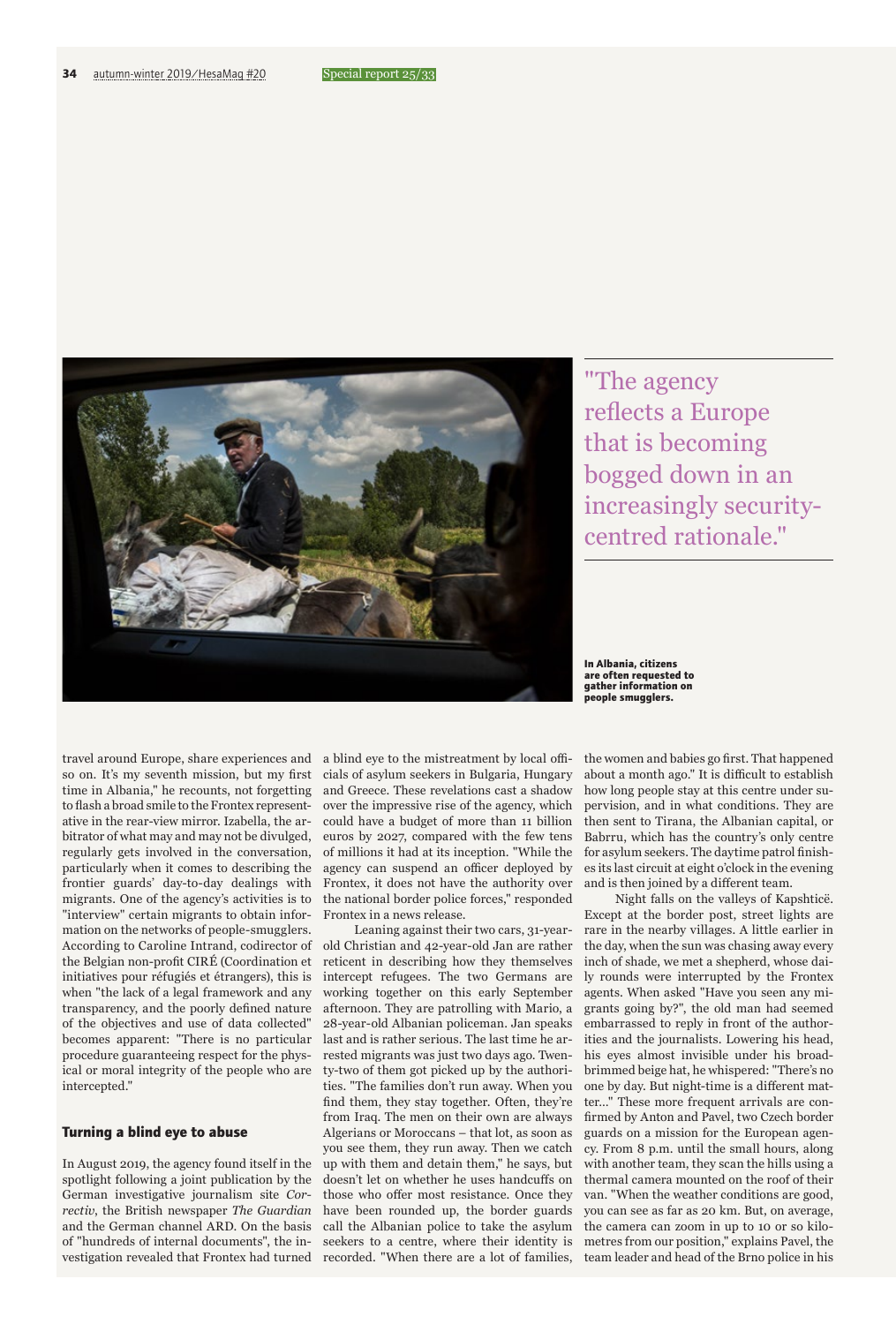home country. On the two monitors fixed to seems happy with his current job, which gives not shared by Frontexit, a group of researchthe wall, the guards can see the smallest detail, zoom in with the joystick, focus, record a sequence and take photos. Each night, they say they identify between one and three small groups of migrants. Once they have them on the screen, Pavel and Anton have to alert the Albanian police, but Frontex agents can also go along to meet these people. This is what we see from a recording made on 21 August. The guards catch up with three men. They encircle the asylum seekers, get them to sit down and keep them in the torchlight. Once they have been contacted, the Albanian authorities pick them up and take them to the centre near the border post. It is often Andi who takes on the task of calling the patrol: he is the only Albanian working directly with the team using the thermal camera. Before Frontex, the 25-yearold worked in passport control in the north of the country. With his blue armband, Andi

**Sailor Manuel Capa denounces the militarisation of the Spanish maritime border.**

him more responsibility.

### **643 agents and a budget of 320 million**

Frontex makes a big play of this cooperation between local police and European agents deployed by the Member States. However, the agency, with its spectacular growth, is not to the taste of every European country, such as those with populist governments that fear loss of sovereignty. At the agency's headquarters in Warsaw, Izabella Cooper never misses an opportunity to mention that Frontex would not exist without the European countries. It is one way of countering the argument that "the armed wing of European migration policy", as its detractors call it, must be kept under control. It is a view that is emphatically



The Spanish maritime rescue service pales into insignificance compared with Frontex's finances.

ers and associations which claims that there is a genuine lack of transparency about the agency's activities. "The EU is scrambling to build up Frontex, even though no study has been made of the impact of its current activities on fundamental rights. The agency reflects a Europe that is becoming bogged down in an increasingly security-centred rationale, to the detriment of both the rights of exiles and their support structures."

On the eleventh floor of the modern building in Warsaw's business quarter, Cooper, a former spokesperson for the United Nations, tries to justify the role Frontex plays: "The countries of Europe were not set up to deal with the migration crisis of 2015. For one thing, they didn't have enough equipment or even an internet connection on the Greek islands. Initially, lots of people went unrecorded. The priority was to reestablish border control." The 2015 "wake-up call" for Member States was the trigger for an overhaul of the agency, to expand its powers. This change gave rise to the reform adopted in 2016 by the European Council of heads of state or government. This was a real turning point in the prerogatives of Frontex, then reaffirmed in October 2018 by a new reform along these lines. The number of officials went up from 309 in 2015 to 643 in 2018, and the annual budget increased from 143 to 320 million euros over the same period. "The EU recognised the fact that Frontex should not be operating under urgent conditions. We aren't there to firefight. We have to prevent the fire in the first place," explains Cooper.

Frontex can now rely on its own material resources to achieve this objective. The text provides that the agency can buy on its own behalf, or rent under a leasing arrangement – everything it needs to perform its operations. "The difficulties faced by individual states in securing and protecting their borders showed that Frontex too needed strengthening, especially in areas where tensions exist. Now we can purchase our own equipment – helicopters, planes, patrol vehicles and so on," says Izabella Cooper in the agency's Situation Centre. Behind her, four large screens display images of boats out at sea, alongside tables and curved lines. Among the three rows of desks, each with two computer monitors per workstation, Disma Malgarini explains the sources of the data being displayed. "These are real-time images, which our experts are observing 24 hours a day over periods of several days.